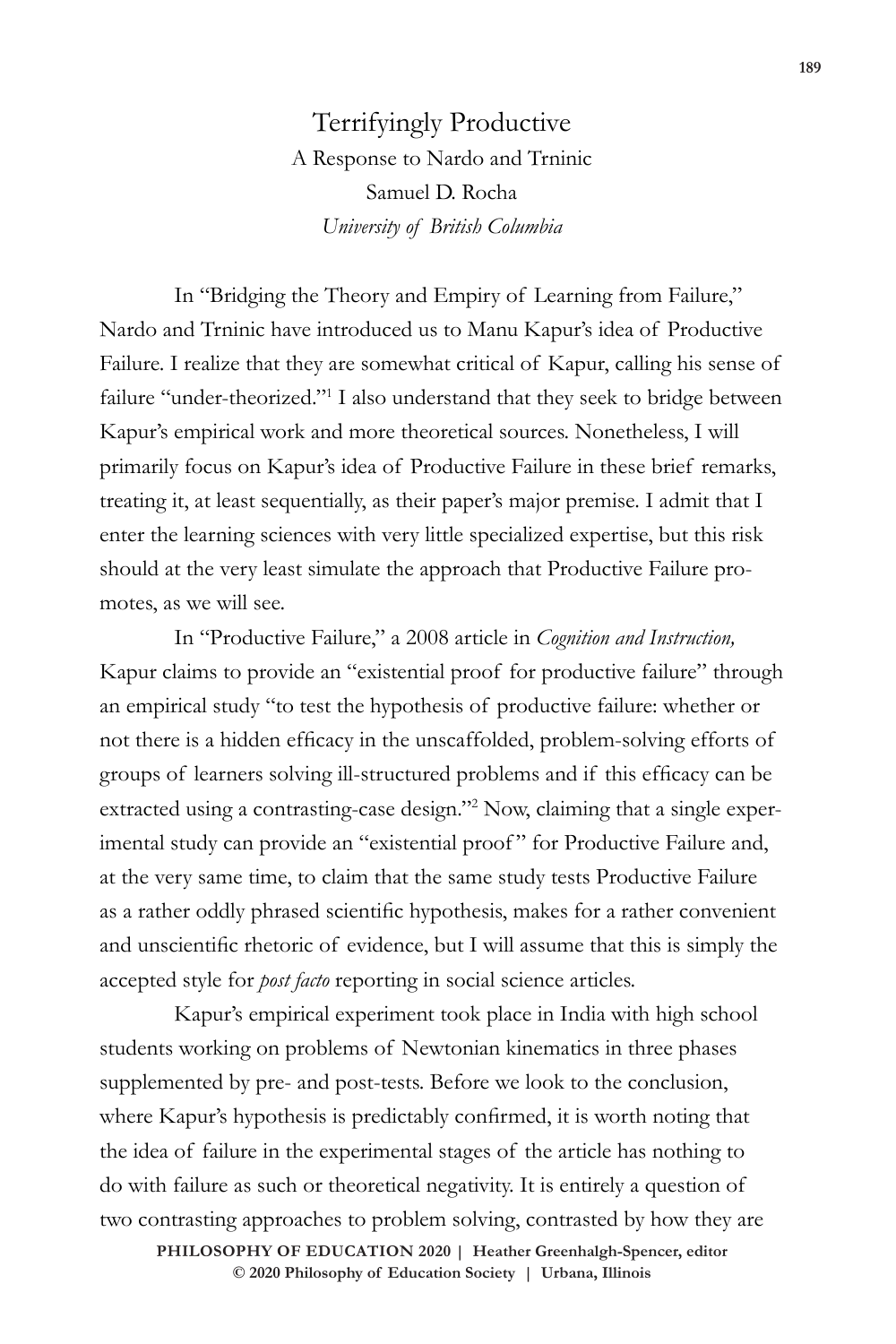structured and sequenced. The well-structured approach will later be called "Direct Instruction." The ill-structured and unscaffolded approach is what Kapur affixes his trademark to.

As we can see, the hypothetically noted "hidden efficacy" seems to be the *productive* part of Productive Failure. The ill-structured and unscaffolded design, contrasted from Direct Instruction, is the *failure* part. While well-structured and ill-structured have a sensible analogical contrast, there is nothing analogically comparable between Direct Instruction and Productive Failure. After the experimental sections of the article, Kapur supplies a more conventional meaning to the word 'failure' by leaping from his experimental usage about structure and sequence to what the experimental data, on Kapur's very confident analysis, reveal. He writes:

This study was designed to show that, under certain conditions, students' engagement in solving ill-structured problems—problems that are beyond their skill sets and abilities—can be a productive exercise in failure. The data provide evidence for and support the productive failure hypothesis...[T]his study claims that one need not necessarily provide additional structures within ill-structured problem-solving activities; the implication being that, not overly structuring the problem-solving activities of learners, and permitting students to struggle and possibly even fail can be a productive exercise in failure.3

In this passage, we see that Kapur shifts from the previous experimental language where failure means the ill-structured and unscaffolded problem environment for students to an entirely different usage that refers to an extended expression: "a productive exercise in failure." After this shift, Kapur echoes a note we can also hear in Nardo and Trninic's paper when he claims that under certain conditions, even ill-structured, complex, divergent, and seemingly unproductive processes have a hidden efficacy about them requires a paradigm shift—in theory and in practice. Resisting the rarely questioned, near-default rush to structure problem-solving activities, perhaps it might be fruitful to first investigate conditions under which ill-structured problem-solving activities lead to productive failure as opposed to just fail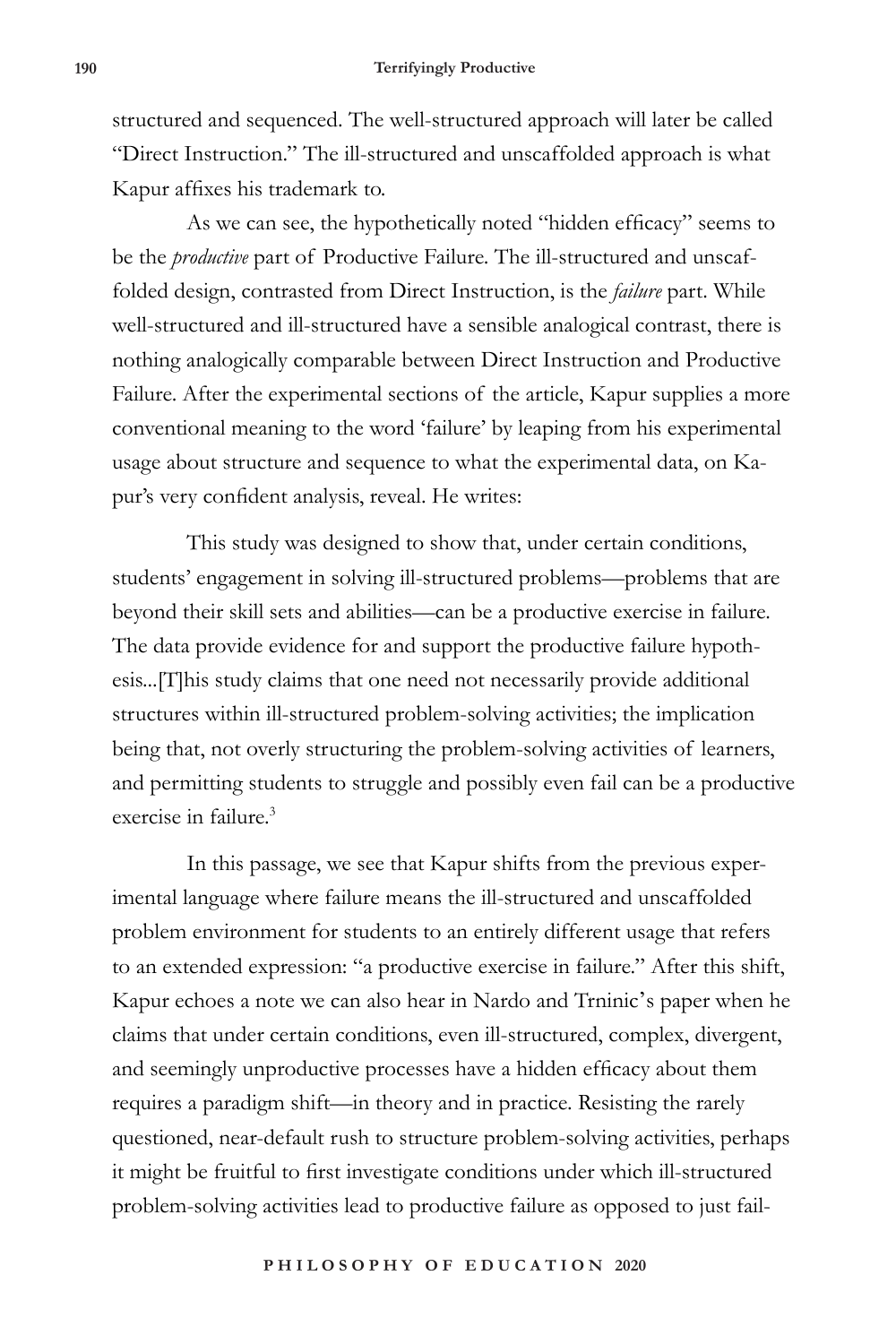$ure.<sup>4</sup>$ 

In this final paragraph of Kapur's 2008 article, he adds a third meaning to failure. The first one, disanalogous as it was, was the experimental distinction between Direct Instruction or well-structured problems, on the one hand, and Productive Failure or ill-structured problems, on the other. The second shifted from the experimental to the extended "productive exercise in failure." Now, in this new meaning, we have a more dialectical "productive failure as opposed to just failure" that seems to isolate the productive aspect more than the failure aspect. Tracing these meanings of failure did not lead me to find Kapur's 2008 notion of failure merely under-theorized, as Nardo and Trninic claim. Far worse, I found it conceptually overworked and often arbitrarily theorized when not simply labeling the contrasting case experiments. If this 2008 article is sequentially understood as an opening premise to thinking about failure and negativity in education, then, it is hard for me to see how any worthwhile minor premises, conclusions, or implications could follow.

Kapur's 2016 article in *Educational Psychologist* presents a taxonomy of unproductive failure, productive failure, productive success, and unproductive success.<sup>5</sup> Despite the brevity and speculative nature of this article, it seemed to extend the third meaning of failure from his 2008 article. By the end, however, and despite earlier claims of interpretive moderation, Kapur pejoratively associates Direct Instruction with unproductive failure and ends by again endorsing Productive Failure. This article lacks the previous article's triumphalism, but it does not substantially correct his previous work on my view.

As we can see, Kapur's two articles, cited by Nardo and Trninic, are a burdensome major premise to overcome. As a result, I am unable to sort through the eclectic claims to follow, made in reference to Hegel, Dewey, and Vygotsky, along with assertions about the present state of education and negativity and learning writ large. I am also unable to find evidence that Productive Failure is more than marginally interested in failure as a pedagogical phenomenon in this flurry of psychologisms.

The trademarked rhetoric of Productive Failure as an educational slogan also strikes me as profoundly *status quo*, similar in tone to grit dis-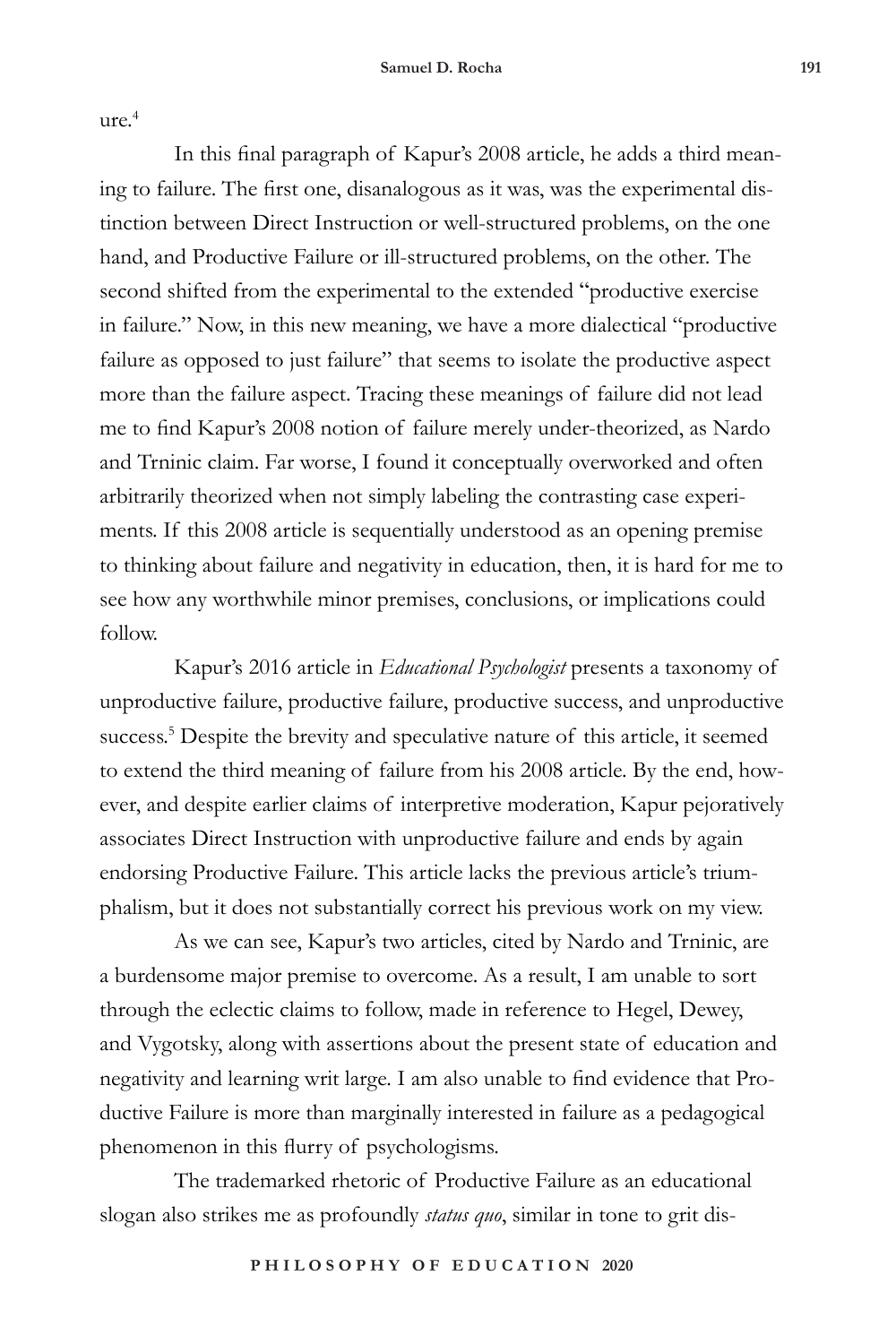## **192 Terrifyingly Productive**

courses, start-up language, and corporate motivational branding. A critic of my analysis thus far might sympathetically compare Kapur's general thesis to Paulo Freire's famous distinction between "the banking concept of education," which would resemble Kapur's well-structured Direct Instruction, and Freire's "problem-posing education," which might be said to be the analogical equivalent to Kapur's ill-structured Productive Failure.<sup>6</sup> Of course, anyone who reads Freire's methodical use of "epochal themantics" and structured approach to literacy will find that his approach is not an endorsement of ill-structured problem posing at all.7

This false analogy between Kapur and Freire clarifies the moral negativity I found in Kapur's cited work and Nardo and Trninic's paper: an absence of concern for the grave risk of moral failure in education. Freire has no room for Productive Failure in his critique of the banking concept of education because his distinction between banking and problem-posing is, unlike Nardo and Trninic, not about learning. "At bottom," Freire writes, "the great archives are persons, in this mistaken 'banking' concept of education. Archived because, outside of the yearning, outside of praxis, persons cannot be."8 Unlike Nardo and Trninic's Kapurian and therefore amoral concern for *learning*, Freire's moral concern is about *education*. He continues: "The strange humanism of this 'banking' concept is reducible to the attempt to make men into their opposite—an automaton."9 For Freirian pedagogy, the risks of depersonalization and objectification are potential moral failures that cannot be ill-structured or left up for grabs. This moral sense of failure is not the usage at play in Nardo and Trninic's paper or in Kapur's articles. However, given the wide variety of meanings they invoke and their ostensible interest in education, it seems reasonable to expect the moral dimension to be addressed to some substantial degree.

The most concrete way to substantiate my accusation of there being an absence of concern for the grave risk of moral failure in education in this paper and its primary source can be found in the absence of the teacher in these studies of learning. To be fair, Nardo and Trninic (in their commentary on Vygotsky), like Kapur (in 2016), do not endorse an absent teacher, but the role of the teacher in their analysis is clearly an instrument for learning just